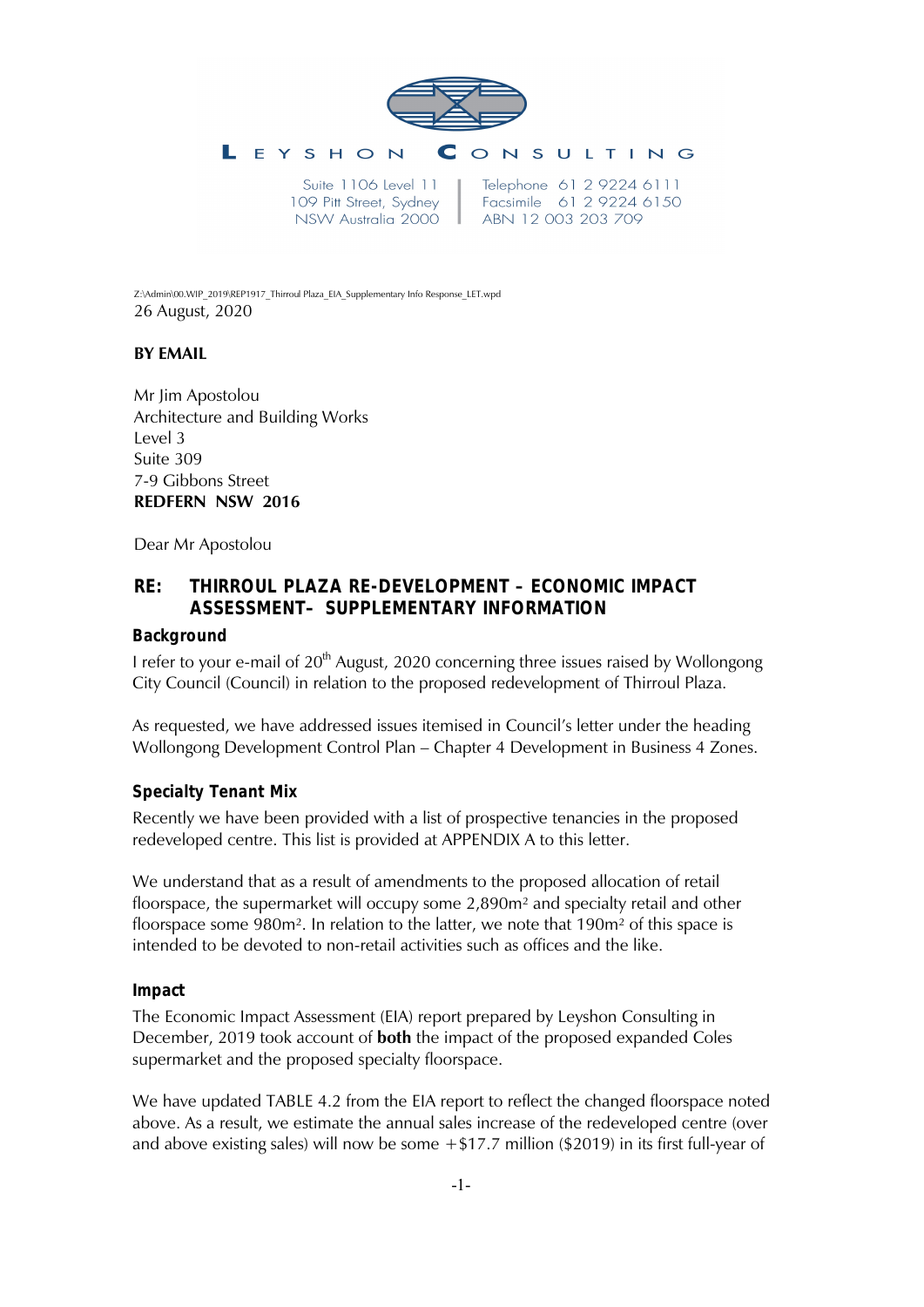trading rather than the \$18 million estimated in the EIA. The reduction primarily is due to the smaller component of specialty retail floorspace now proposed for the centre.

| TABLE 4.2<br>ESTIMATED IMPACT of THIRROUL PLAZA REDEVELOPMENT, 2021 (\$2019)                                                                                                                       |                |                          |                           |                                         |           |  |  |
|----------------------------------------------------------------------------------------------------------------------------------------------------------------------------------------------------|----------------|--------------------------|---------------------------|-----------------------------------------|-----------|--|--|
|                                                                                                                                                                                                    | 2018 Sales     | 2021 Sales<br>Pre-Impact | 2021 Sales<br>Post-Impact | - Sales Change Pre-<br>and Post-Impact- |           |  |  |
| Centre                                                                                                                                                                                             | (\$ Mil. p.a.) | $$$ Mil. p.a.)           | $($$ Mil. p.a.)           | \$ Mil.                                 | %         |  |  |
| Corrimal                                                                                                                                                                                           | \$149.6        | $1$ \$164.1              | \$156.6                   | (\$7.5)                                 | (4.6)%    |  |  |
| Bulli                                                                                                                                                                                              | \$58.6         | \$62.1                   | \$57.9                    | (\$4.2)                                 | (6.8)%    |  |  |
| Woonona                                                                                                                                                                                            | \$48.7         | \$50.2                   | \$48.2                    | (\$2.0)                                 | $(4.0)\%$ |  |  |
| Helensburgh                                                                                                                                                                                        | \$42.5         | \$45.1                   | \$42.7                    | (\$2.4)                                 | (5.3)%    |  |  |
| Other Centres <sup>2</sup>                                                                                                                                                                         | n.a.           | n.a.                     | n.a.                      | (\$1.6)                                 | n.a.      |  |  |
| Total                                                                                                                                                                                              |                |                          |                           | (\$17.7)                                |           |  |  |
| Notes:<br>$\mathbf{1}$ .<br>Assumes addition of Aldi.<br>Includes both trade area and non-trade area centres.<br>$\mathcal{D}_{\mathcal{C}}$<br>Source: Leyshon Consulting Estimates, August 2020. |                |                          |                           |                                         |           |  |  |

As indicated in the revised TABLE 4.2, the centre's updated total sales in 2021 leads to some slight changes to the estimated impact on centres. These can be summarised as follows:

| $\blacktriangleright$ | Corrimal    | $\cdots$  | previously $-4.4\%$ now $-4.6\%$   |
|-----------------------|-------------|-----------|------------------------------------|
| $\blacktriangleright$ | Bulli       | $\cdots$  | previously $-7.2\%$ now $-6.8\%$   |
| $\blacktriangleright$ | Woonona     | $\cdots$  | no change                          |
| $\blacktriangleright$ | Helensburgh | $\ddotsc$ | previously $-5.5\%$ now $-5.3\%$ . |

These changed impacts do not alter any of the conclusions set out in the EIA in relation to the economic implications of the proposed redevelopment.

#### **Parking Changes**

We understand there will be some changes to available on-street parking in Thirroul if the proposed development is approved. In net terms, this involves the loss of nine (9) car spaces. The spaces lost mostly will be along parts of Lawrence Hargrave Drive and in King Street.

We have been provided with a plan of the centre prepared by Indesco which details the changed car parking arrangements. This indicates the potential for more on-street parking on the north-western side of the site near the railway line.

We also note the proposed development will result in a net increase of 44 off-street car spaces on-site for shoppers and the like.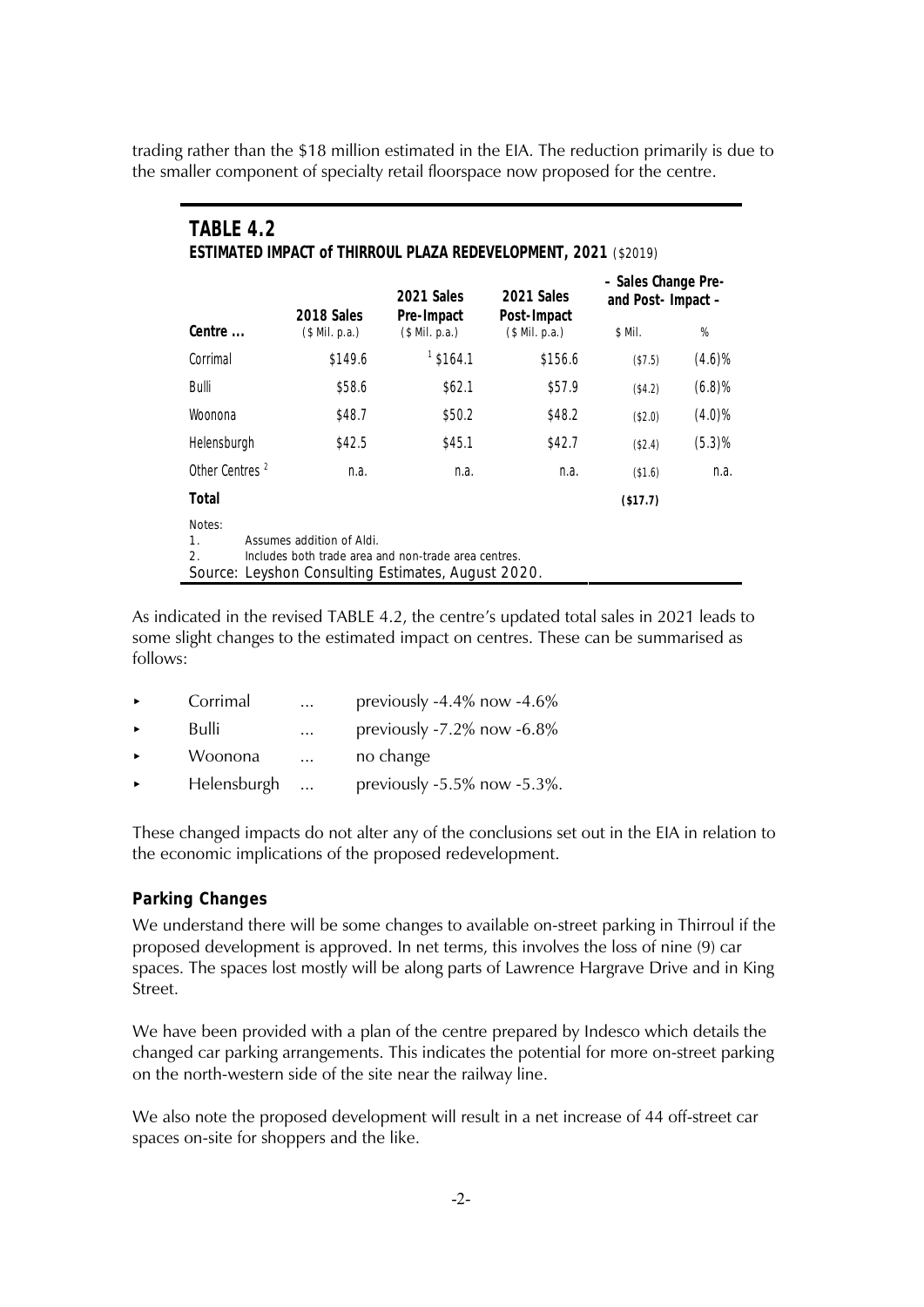In our opinion, the loss of on-street car parking will be more than offset by the proposed increase in off-street, on-site parking. Consequently, there should not be any significant adverse impacts on existing retailers in the centre.

## **Escape Spending**

The EIA did not identify directly so-called 'escape spending' flowing out of the Thirroul trade area. The principal reason for this being the difficulty of accurately identifying the volume of escape spending from any particular area without undertaking detailed household expenditure surveys. Such surveys are simply uneconomic, however, except for the most major of retail development proposals.

TABLE 3.4 in the EIA identified the Thirroul trade area residential population would generate estimated total available retail spending of \$247.8 million per annum (\$2019) in 2018.

It is our assessment that total retail sales in Thirroul itself would have exceeded \$70 million per annum in 2018. The other major centre in the trade area, Bulli, had estimated sales of about \$58.6 million per annum in 2018. Broadly this means that some \$119.2 million per annum (\$2019) in available resident spending was directed to other centres which mostly lie outside the trade area.

A significant component of this spending outflow would be directed to higher-order centres just beyond the trade area–for instance, Corrimal. Resident spending would also be directed to bulky goods precincts in other parts of Wollongong, to the Wollongong CBD and also to other higher-order centres in southern Sydney such as Westfield Miranda.

We estimate that if the proposed development is approved, total spending in the Thirroul centre will increase to about \$90 million (\$2019) in the first full-year of trading (assumed to be 2021). Total spending directed to Thirroul and Bulli combined would thus be about \$148.6 million per annum in 2021.

Hence, by 2021 theoretical escape spending flowing to centres other than Thirroul would still be in the order of \$110.4 million per annum (\$2019) based on available resident spending of \$259.0 million per annum in 2021 (EIA TABLE 3.4 refers).

I trust the above advice is of assistance in terms of your client's ongoing discussions with Council. Please contact me on 9224-6111 or [pdl@leycon.com.au](mailto:pdl@leycon.com.au) if any further information can be provided.

Yours sincerely **LEYSHON CONSULTING PTY LTD**

They have

**PETER LEYSHON DIRECTOR**.